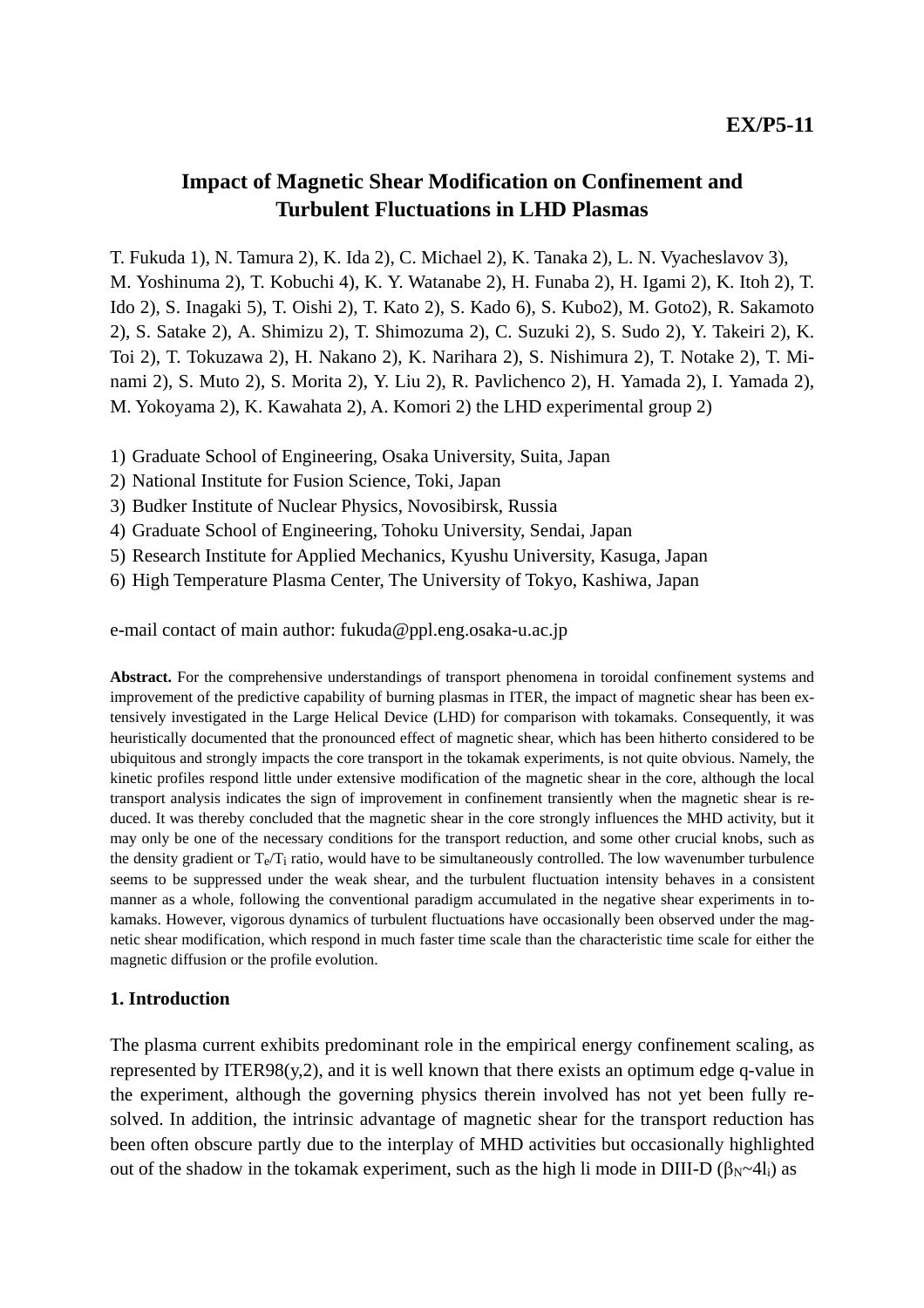well as the scaling of the pedestal pressure  $(W_{\text{ped}} \sim I_p^2 I_i)$  [1-2]. In particular, spontaneous ITB formation in the  $T_e$  profile was pervasively found under the negative shear formation. The conventional linear model proposed to date considers that the magnetic shear influences the growth rate of turbulence and thus the anomalous transport, as expressed in a form for ITG turbulence:  $\gamma_L = k_\theta \rho_s (c_s/a) (a/R)^{1/2} f(s) a^{1/2} (L_n^{-1/2} + L_T^{-1/2}) (T_i/T_e)^{1/2}$ , using the commonly accepted notations [3]. Accordingly, the estimate of the shearing rate as a competing term has long been an issue of vigorous controversy in the tokamak research, though an applicability issue and further discussion have thereto been left in the *cul-de-sac*. On the other hand, Ref. 4 advocates that the pellet enhanced performance mode in Tore Supra is characterized by a combination of three different stabilizing mechanisms, namely the density peaking, **E**×**B** shear and magnetic shear, based on the drift wave stability calculations. In order to extract the magnetic shear contribution out of various parametric dependences, a dedicated experiment has been designed and performed in LHD[5], where inherently weak negative shear is modified solely by the beam driven current. In other words, a large-scale helical device was selected in order to eliminate the influence of the poloidal magnetic field, of which spatial profile varies according to the dynamic evolution of the current density profile in tokamaks. Should the contributions of the magnetic geometry be the same between large tokamaks and helical devices, it may be deduced that the apparent difference in the confinement properties may be ascribed to the application of the plasma current. The tangential nNB (negative-ion based NB) was thereby switched from co- to ctr-direction and vice versa at different densities and  $T_i/T_e$  values. The influence of the modification in the local magnetic shear, evaluated using the MSE diagnostic, has been extensively investigated in terms of the changes in the kinetic profiles. In addition, the perpendicular pNB (positive-ion based NB) has also been applied at various densities for the ion heating to elucidate the involvement of  $T_e/T_i$  ratio. Furthermore, besides the pellet injection, modulated ECH was applied at 29Hz across the nNB switch for the perturbative transport analysis. This paper addresses the result and implications of the magnetic shear modification experiment for the transport reduction, aiming at the comprehensive understandings of transport phenomena appertaining to the toroidal confinement systems in common. Here, avoidance of the MHD effect has been practically one of the prime issues in designing the experiment. The dynamic behavior of turbulent fluctuations in density measured using the CO2 laser PCI (phase contrast imaging) diagnostic is also discussed under the framework of the linear model mentioned above.

# **2. Active Magnetic Shear Modification Experiments in LHD**

#### **2.1 Impact on Kinetic Quantities**

Since one of the major experimental difficulties in extracting the magnetic shear contribution out of the transport characteristics is to waive the MHD effect, we have adjusted the position of magnetic axis  $R_{ax}$  in a preparatory experiment, aiming at relocating the malign rational surface out of the core region. As shown in Fig. 1, an abrupt reduction in  $dT_e/d\rho$  is observed when iota =0.5 surface resides in the low shear region for the case  $R_{ax} = 3.6$ m when nNB was switched from co- to ctr-direction. For discharges with larger  $R_{ax}$  ( $R_{ax}$  =3.75m), which is less vulnerable to MHDs, due to the extended magnetic well structure over half the minor radius, no sign of apparent MHD was observed in the probe signals. Fig.1(left column) depicts that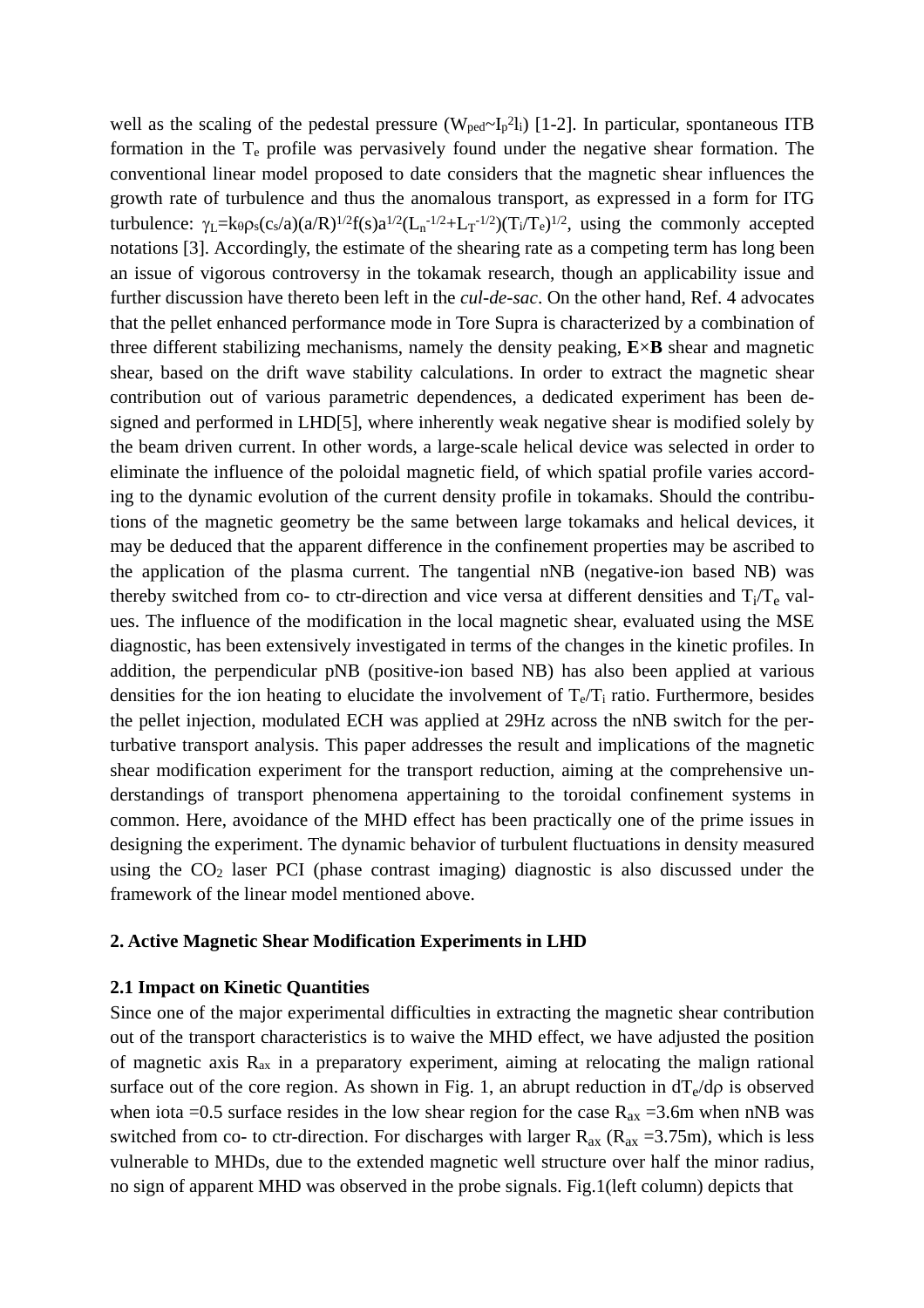

*FIG. 1 Changes in dTe/d*ρ *and magnetic shear (left), iota profile(middle) and Te profile(right) are compared between the*  $R_{ax} = 3.60$ *m(upper row) and*  $R_{ax} = 3.75$ *m(lower row).* 

 $dT_e/d\rho$  remains around 1.5 and the responses of  $T_e$  gradient and thermal diffusivity to the magnetic shear are quite subtle, although the magnetic shear at the  $i=0.5$  surface is decreased monotonically under the nearly constant heating power of 3.7MW. Indeed, in weak shear plasmas, MHD characteristics are largely modified by the magnetic shear predominantly at rational surfaces, and local flattening of the  $T_i$  profile has been occasionally observed in the case of  $R_{ax}$  =3.6m due to the island formation, which advertently obscures the influence of local magnetic shear on the transport properties [6]. As the magnetic shear is increased in the core, on the other hand, responses of  $T_i$  gradient and estimated thermal diffusivity to the magnetic shear generally become vague and they seem to correspond to the rotational trans-



form. Accordingly,  $R_{ax} = 3.75$ m was chosen throughout the rest of the campaign, and extended experiment has been performed, enhancing the range of magnetic shear with the long pulse nNB injection and field reversal. The typical discharge waveforms and

HD #82



 $0.4$ 

 $0.6$ 

 $0.8$ 

 $1.0$ 

 $0.2$ 

*FIG. 2. Typical discharge waveforms for the magnetic shear modification experiment.*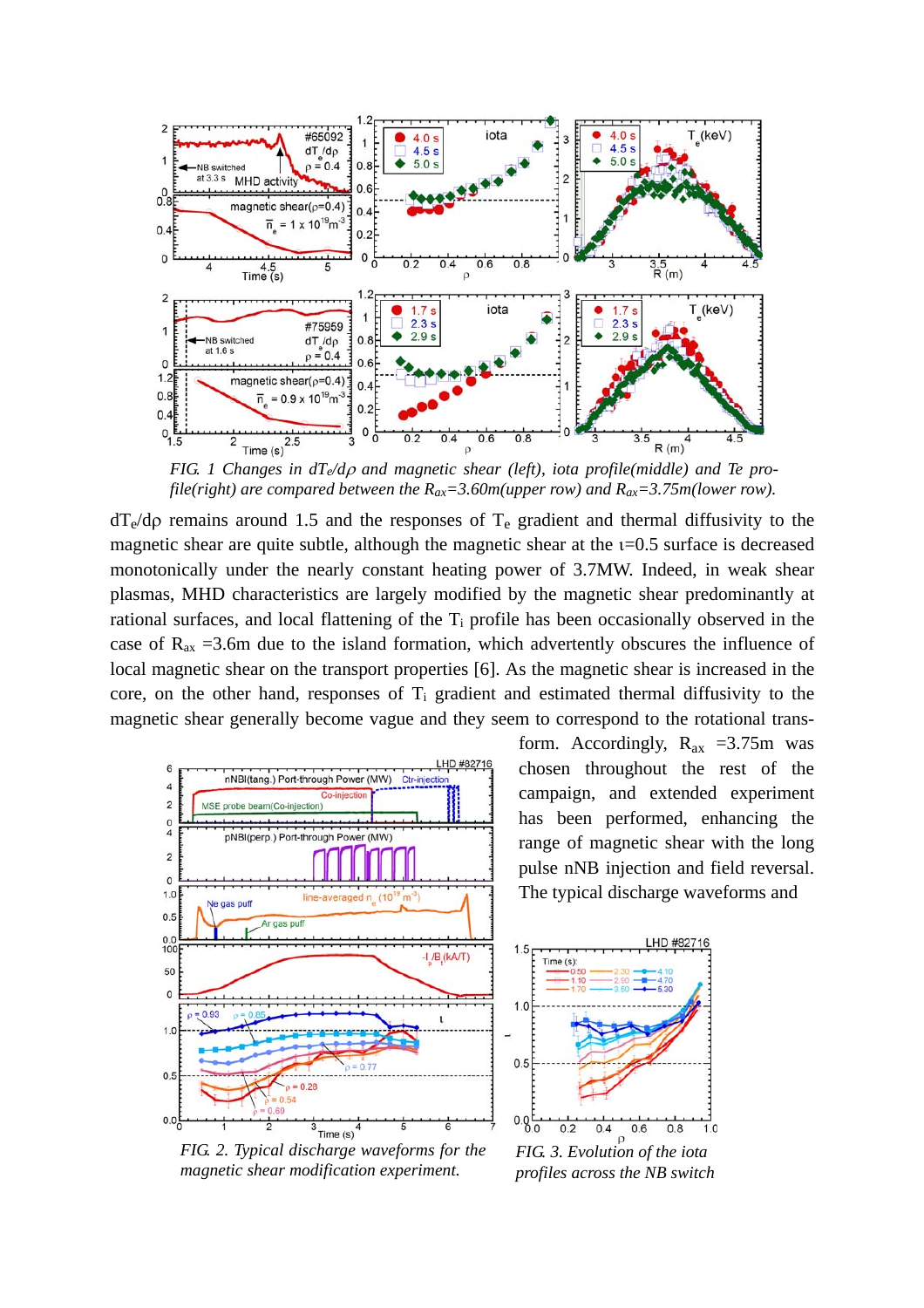corresponding iota profiles for the exploratory magnetic shear modification experiment in LHD are respectively shown in Figs. 2 and 3. As seen in the top subpanel, the tangential nNB was switched from co- to ctr-direction at 4.3s, sustaining the total heating power approximately the same at  $n_e = 6 \times 10^{18} \text{ m}^{-3}$  under feedback control. Here, the toroidal magnetic field was set at 1.3T, and diagnostic beams for the MSE measurement as well as the CXS have been injected for 5s from 0.3s and 2.3s from 3s in the bursting manner, respectively. Ne gas puff at 0.8s was intended to enhance the NB deposition power, and the introduction of Ar at 1.5s was aimed at performing the simultaneous  $T_i$  measurement with the X-ray crystal spectrometer. A substantial amount of nNB driven current that reached  $I_p/B_f \sim 90kA/T$  has been observed in the Rogowski signal, as depicted in the 4th row. Here, the flattening of iota profiles was observed, similar to the tokamak experiments. The temporal evolution of iota profile in Fig. 3, which corresponds to the bottom subpanel in Fig. 2 indicates that iota is substantially changed from 0.18 to 0.84 in the core region at  $p=0.28$ . The T<sub>e</sub> and T<sub>i</sub> profiles measured respectively with Thomson scattering and CXS diagnostics are shown in Fig.4, both of which indicate subtle changes, in spite of the substantial modifications in the rotational transform profile. The 180kV nNB power was considerably larger than the pNB power throughout the campaign, and the  $T_e/T_i$  ratio also remained at around 2, which may possibly be one of the reasons why noticeable reduction in the core transport was not observed. The moderately increasing density in the core region, due to the NB fuelling, turns to decrease after the beam is switched from co- to ctr-direction as indicated in Fig. 5, as a result of the changes in the deposition profile. However, the gas puffing efficiently supplies particles in the outer region, and the profile shape itself in the core region does not vary substantially as a whole without the apparent formation of the  $n_e$  gradient (Fig. 6). Here, the density profile was evaluated by the Abel inversion of the multi-channel FIR interferometer. In case the magnetic axis is located at Rax >3.6m, hollow density profiles are often observed, which is considered to be ascribed to



 $\mathfrak{o}$ *different locations r=0.125 and 0.825FIG. 6. Changes of ne profiles across in the NB switch*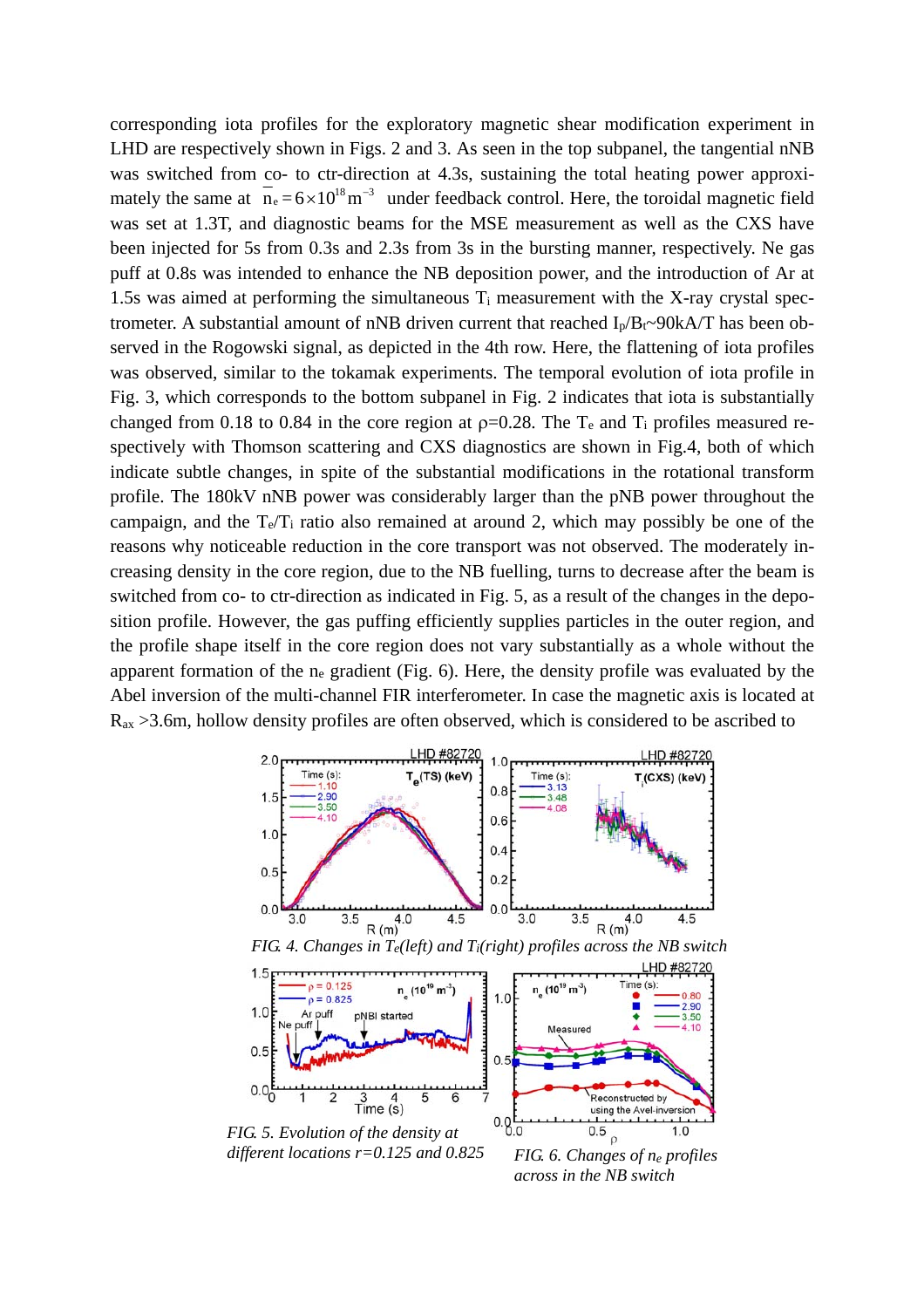the structure of turbulence modes. Accordingly, the range of  $L_n$  was limited in the experiment. Indeed, not only the equilibrium but also  $L_n$ ,  $L_T$  and  $T_e/T_i$  are sustained at nearly constant values within a few percent during the magnetic shear modification. Therefore, it may be conjectured that dynamic changes in the magnetic shear do not simply modify the growth rate of the turbulence that enhances the anomalous transport.

# **2.2 Impact on Local Transport**

Following the convention, the stationary power balance analysis has been performed, and it was confirmed that the electron thermal diffusivity  $\chi_e$  stays around (5-10)m<sup>2</sup>/s, and it remains roughly the same during the magnetic shear modulation, which is consistent with the documented subtle changes in the profile shape mentioned in the previous subsection. In order to understand the dynamic behavior of local transport, however, modulated ECH and pellet injection techniques have also been applied, and characteristics of both the heat and cold pulse propagations have been examined to the detail. Fig. 7 shows the profiles of amplitude and phase of  $T_e$  modulation measured by the ECE diagnostic across the beam switch. It was observed that the gradient of the phase at  $p=0.2$  abruptly increased 0.1s after the beam switch, which is much shorter time scale than either the magnetic diffusion or profile evolution. An increase in the gradient of the phase corresponds to the reduction in thermal diffusivity. However, the appearance of the magnetic island in the core reduces the gradient, and accordingly the transport bounces back to degraded values. The temporal evolution of  $T_e$  and iota profiles indeed corroborate the result of perturbative experiment in a way that the profile shape is rather deformed 0.8s after the beam switch, and the iota value close to m/n=5/4 surface resides in the broad core region (Fig. 8). The result of analysis, related to the cold pulse propagation after the pellet injection is shown in Fig. 9. In comparison with the data obtained 0.25s before the NB switch, shown in the left column, it is clearly observed that the propaga-

tion delay time is enhanced inside  $p=0.2$ , 0.05s after the beam switch (middle column). This result implies that  $\chi_e$  in the core region was reduced, being consistent with the result of the modulated ECH analysis. Nevertheless, clear transient responses in the thermal diffusivity described above were not quite obvious in terms of the density fluctuations evaluated using the PCI diagnostic [7], as indicated in Fig. 10. It might possibly be interpreted as that



the variations in the density fluctuations in the core region was masked by larger fluctuation components in the outer

 $\rho$ *FIG. 8 The Te and iota profiles during the modulated ECH*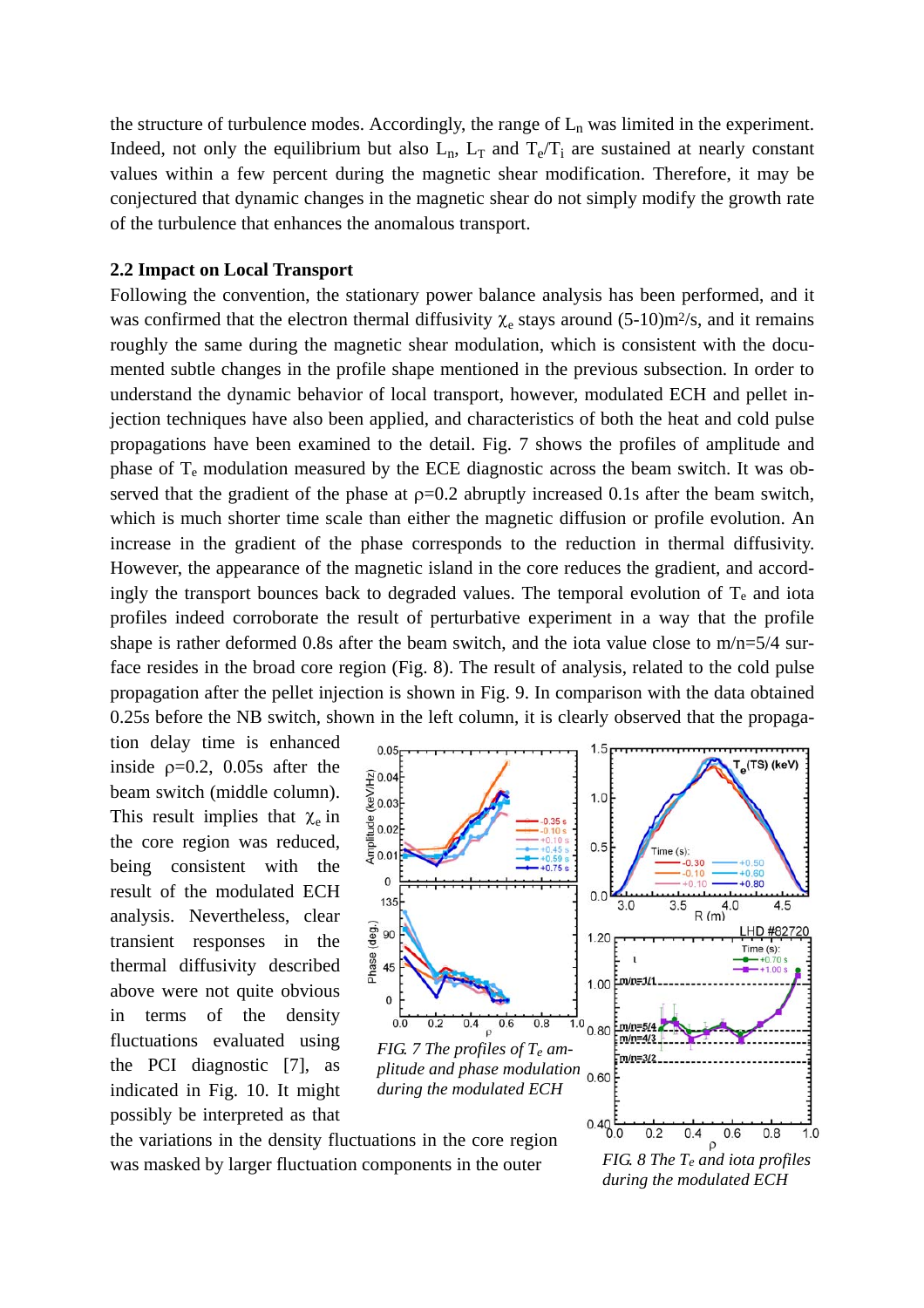

*FIG. 9 The amount of Te modulation at different spatial locations (top row), the maximum reduction in Te after the pellet injection (middle row) and the delay time of Te reduction (bottom row) for 0.25s before (left column), 0.05s after (middle column) and 0.65s after (right column) the pellet injection.* 

region of the plasma (Fig. 10). The PCI technique is based on the  $2-D\text{ CO}_2$  laser interferometry, and it is intrinsically sensitive to  $k_{\theta} \sim 200$  m<sup>-1</sup> at around mid-radius, though it is in principle the line-integrated measurement. Consequently, it could be deduced that the changes in the magnetic shear itself does not substantially impact the kinetic quantities in a steady state, though it may certainly be one of the control knobs, as it is clear that magnetic shear impacts the local diffusivity transiently, which has been documented using two different perturbative analyses. Accordingly, in order to sustain the profiles that would realize the reduced transport, concomitant reduction of either  $L_n$  or  $T_e/T_i$  ratio would be necessary.

### **2.3. Dynamic behavior of Turbulent Fluctuations under Magnetic Shear Modification**

As indicated in the previous section, the line-integrated raw PCI diagnostic data which suffers from resolving the fluctuation components in the core region is not adequate, and extended analysis has been performed to resolve the spatial distribution, taking advantages of the relative alignment of the magnetic field and the polarization of the probing laser beam. Fig. 11 illustrates the contour map of density fluctuations. The turbulence intensity of low wavenumber (k=0.2-0.4mm<sup>-1</sup>) components at  $p=0.5$ observed at 1.1s decreases at 4.1s, as the magnetic shear



*FIG. 10 The auto-power spectrum of the density fluctuations at 0.02s before and 0.3s after the NB switch*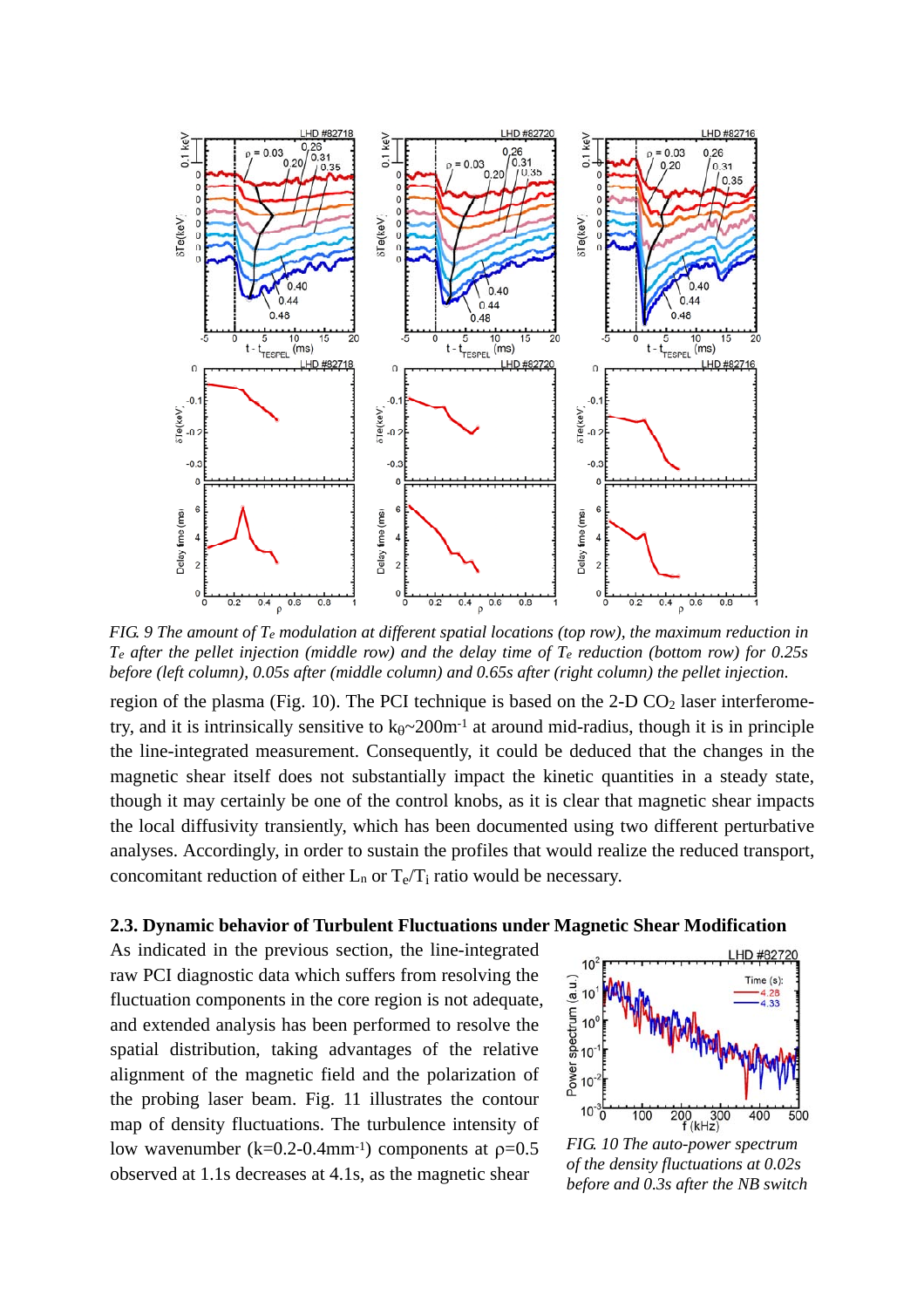



*FIG. 11 Spatial distribution of the density fluctuations measured with the PCI diagnostic as a function of the wavenumber at 1.1s (upper) and 4.1s (lower). for #82720* 

*FIG. 12 Temporal evolution of the density fluctuations as a function of the frequency (top) and the fluctuation amplitude integrated in low (20-100kHz, middle) and high frequency (>100kHz, bottom) regions for #82720.*

in the core region is reduced, although vigorous activity persists in the outer region. The fluctuation intensity is shown as a function of the frequency in Fig. 12. The high frequency part or the broadband component, which is related to the turbulence in the edge region, gradually increases after 3s, according to the reduction in the magnetic shear. On the other hand, the low frequency component, which is considered to reflect the core, apparently responds to the impurity gas puffing and gradually decreases toward 3s. Thus, density fluctuations seem to evolve in a consistent manner with the changes of the magnetic shear at a time constant related to the current diffusion time, following the conventional paradigm. However, an abrupt spike was also occasionally observed over the whole frequency region with much faster time scale. The spike in the signal observed around 4.4s coincides with the time of pellet injection.

# **2.4. Dynamics of MHD Activity under Magnetic Shear Modification**

Although the malign MHD modes that would drastically reduce the gradient in the  $T_e$  or  $T_i$ profiles have been waived by expanding the major radius to  $R_{ax} = 3.75$ m, minute instabilities have been often observed in the ECE signals when the core magnetic shear is reduced, as indicated in Fig. 13. The bursting and intermittent reduction in  $T<sub>e</sub>$  coincides the spikes in the  $m/n=3/1$  mode, however, it diminishes as the iota profiles evolve so that the  $m/n=3/1$  rational surface disappears. In addition, it is noticeable that the  $m/n/=2/1$  mode intensity decreases, as the low shear region somewhat extended over the  $m/n/2/1$  surface moves away. On the other hand, the  $m/n=1/1$  mode intensity is quite small, as the magnetic shear at iota=1 surface is substantially large. Therefore, MHD behavior precisely reflect the conventional paradigm, related to the magnetic configuration, in contrast to the impact of magnetic shear on transport that would behave in a different manner, depending on the turbulence structure in the plasma.